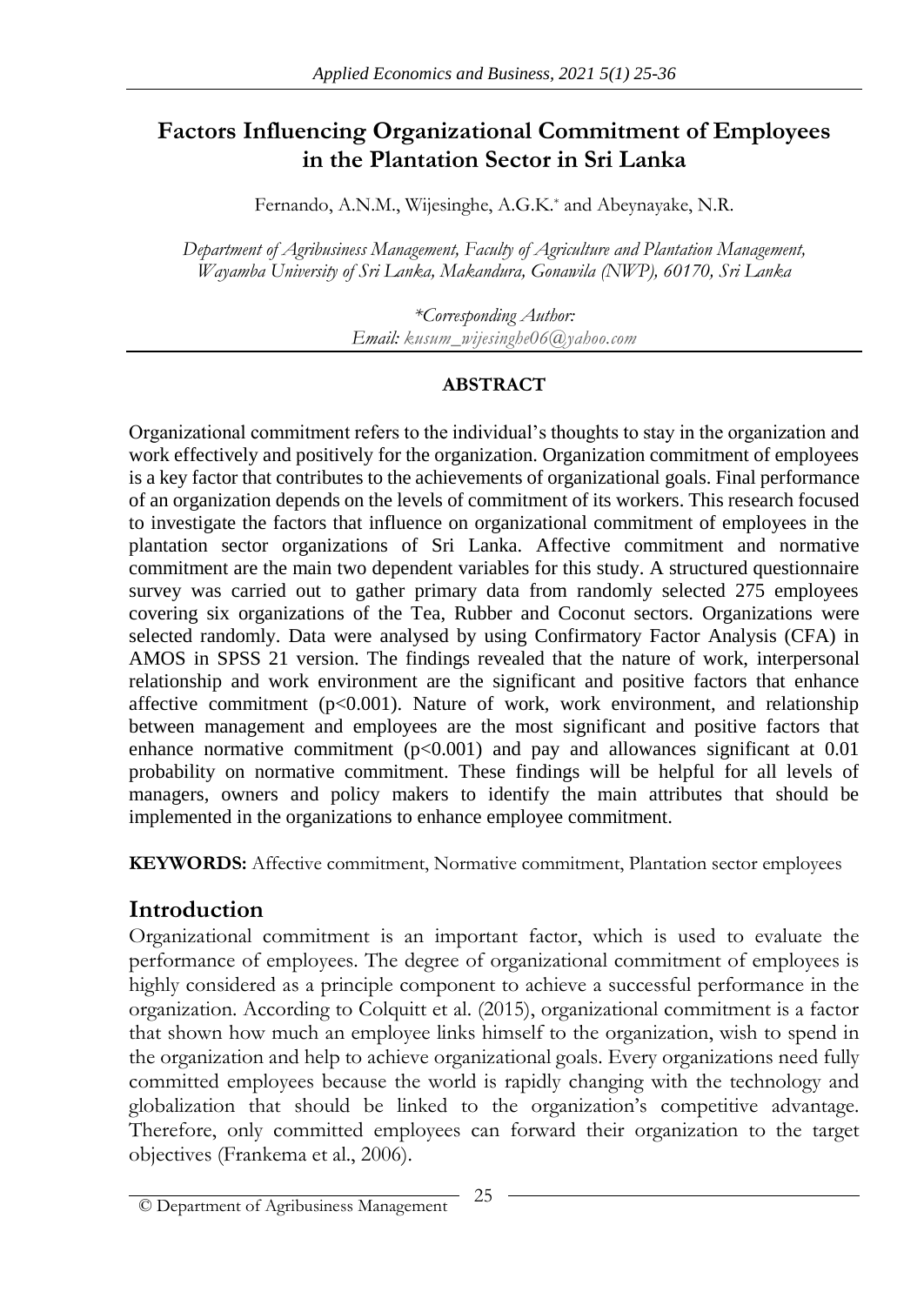Final performance of an organization depends on the levels of commitment of its workers. Highly committed employees impact an organization to reach both its net profit margin and operating margin (Wijesinghe, 2018).

Tea, Rubber and Coconut are the main traditional plantation crops in Sri Lanka that brought many of the foreign exchange over the last several decades. Therefore, it is important to rethink to develop the plantation sector that plays a key role in the local economy. The foreign exchange earnings from the plantation sector were fluctuating in the past decades. According to the analysis of the Ministry of Plantation Industries, tea export earnings were only Rs. 231.7 billion in 2018 and in 2017, it was Rs. 233.3 billion. Rubber sector was the third largest export earner of Sri Lanka in 2018 that provided over 300000 job opportunities for employees. The export revenue of rubber products in 2018 was Rs. 147.39 billion and in 2017, it was Rs. 133.34 billion. In 2018, earnings from coconut exports were Rs. 94,722.62 billion in the country. Coconut plantation comprised 23445 hectares of lands under the cultivation in 2017, which accounts for approximately 12% of all agriculture lands in Sri Lanka (Progress Report-Ministry of Plantation Industries in Sri Lanka, 2018; Central Bank of Sri Lanka, 2018 and 2017).

Employee commitment is divided into three components *i.e.* affective commitment, continuance commitment and normative commitment (Lee and Kim, 2010; Gunly et al., 2009). In this study researchers only considered the affective commitment and normative commitment of employees. Affective commitment is an individual's emotions that cause to connect with the organization. According to researchers thoughts the individual is an attractive and responsible person who continues working in the company as a member (Meyer and Allen, 1991). Morrow (1993) has mentioned that the positive emotions of the employees towards their working organization can be defined as an affective organizational commitment (Singh and Gupta, 2015; Morrow, 1993). Individuals emotionally connect with their organizations to establish a firm identity based on values of an individual and the organization. Normative commitment is the sense of responsibility to continue working in the organization due to an individual's different socialization experiences that affect on employee commitment to the organization (Khan, 2013). This commitment type enhances the value of loyalty between the employee and the organization (Meyer and Herscovitch, 2001). The normative commitment describes the employee's belief about individual's responsibility to the organization. Individuals who are normatively committed to the organization remain because they strongly believe that it is the correct and moral behaviour to play. Normative commitment develops based on a collection of pressures from family, culture and during their socialization of new employees to the organization (Wiener, 1982).

The nature of work performed by employees has a significant impact on their level of organizational commitment. If employees satisfy from works, which are interesting and getting more opportunities can enhance their commitment to the organization. Employees should be matched with the job positions according to the variety of skills that the employees can utilize in their jobs to receive higher level of commitment (Wijesinghe, 2017; Luthans, 1998). Interpersonal relationship is one of the significant factors responsible for organizational commitment.

<sup>26</sup> © Department of Agribusiness Management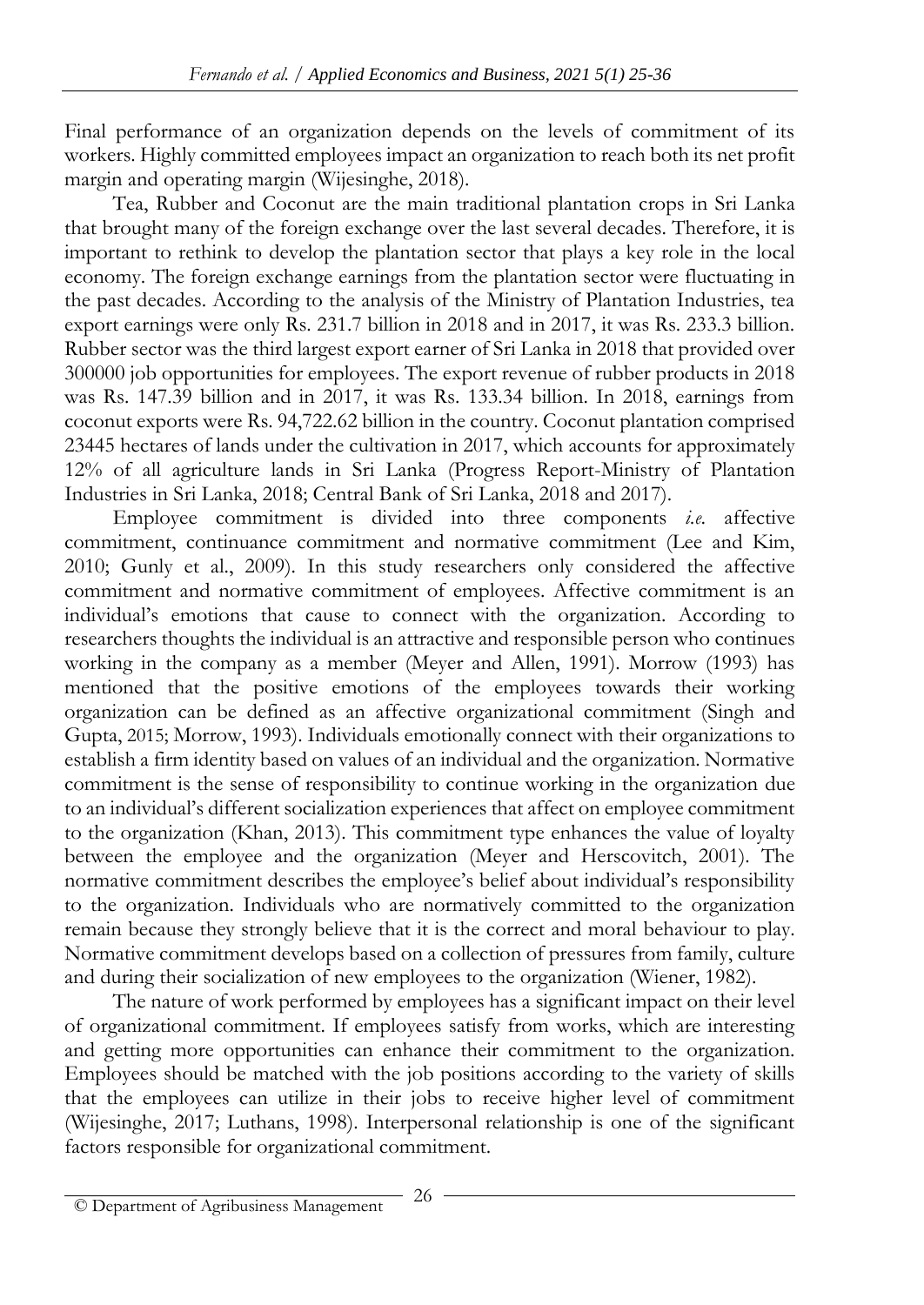Team works can improve the interpersonal relationships among employees and it is easy to present in the competitive world. Conflict management, clear communication skills, collaborating and listening are some of the main interpersonal skills that need to succeed in any organization (Bahrami et al., 2016).

Yamoah (2014) has mentioned that there was an impact of pay and allowances on employee organizational commitment and their job satisfaction. According to Sharma (2013), various components of compensation like basic salary, short term and long term incentives cause for motivation of employees. Pay levels and systems that are related with organizational performances, lead to create different employee behaviour outcomes. Bulut and Çulha (2010) found that facilitating training opportunities, training access and training support lead to enhance the organizational commitment of employees. Organization should be assured the correct time period and most suitable employees for training to promote employee commitment. Employees concern about the working environment of their organization, which includes job safety, pleasurable physical environment, flexible working hours, proper workload and affable staff. Improving work environment leads to create more committed employees towards their organization (Raziq and Maulabakhsha, 2015).

Tansel and Gazioglu (2012) suggested that, organization size plays an important role in managing employees' relationships. In large scale firms, it is difficult for managers to interact with all the employees. However, it is very essential to build strong relationships among every hierarchical layers inside the organization. According to Bahrami et al. (2016), top-level management should provide good guidance, support and maintaining good communication to build strong relationships between management and employees. Favourable relationships can achieve high level of organizational commitment.

Today, Sri Lanka is listed below in economic indicators when compared to the other developed nations in the world. Some of the reasons are low productivity of the organizations, increasing unemployment, government budgetary position and growing scarcity of resources. In this instance, plantation sector plays a considerable role in the economy of Sri Lanka. Therefore, the employees' performance of the plantation sector is a key component to Sri Lankan economy. If, employees have low commitment, it is an extra cost to the organization. Because it reduces organization's productivity that having employees misapply organization's resources thus contributes to extra cost (Fiorita et al., 2007).

Managers should be able to enhance employee commitment that contributes to increase organizational productivity while decreasing turnover. Because these are important to both employees and organization (Fiorita et al., 2007). Therefore, it is important to study this phenomenon in relation to the plantation sector employees in Sri Lanka to understand how employee commitment can be enhanced. In addition, there are no sufficient researches done in relation to employee commitment of the plantation sector organizations recently. Therefore, this study was focused to evaluate the factors that influence on employee commitment of the plantation sector organizations in Sri Lanka.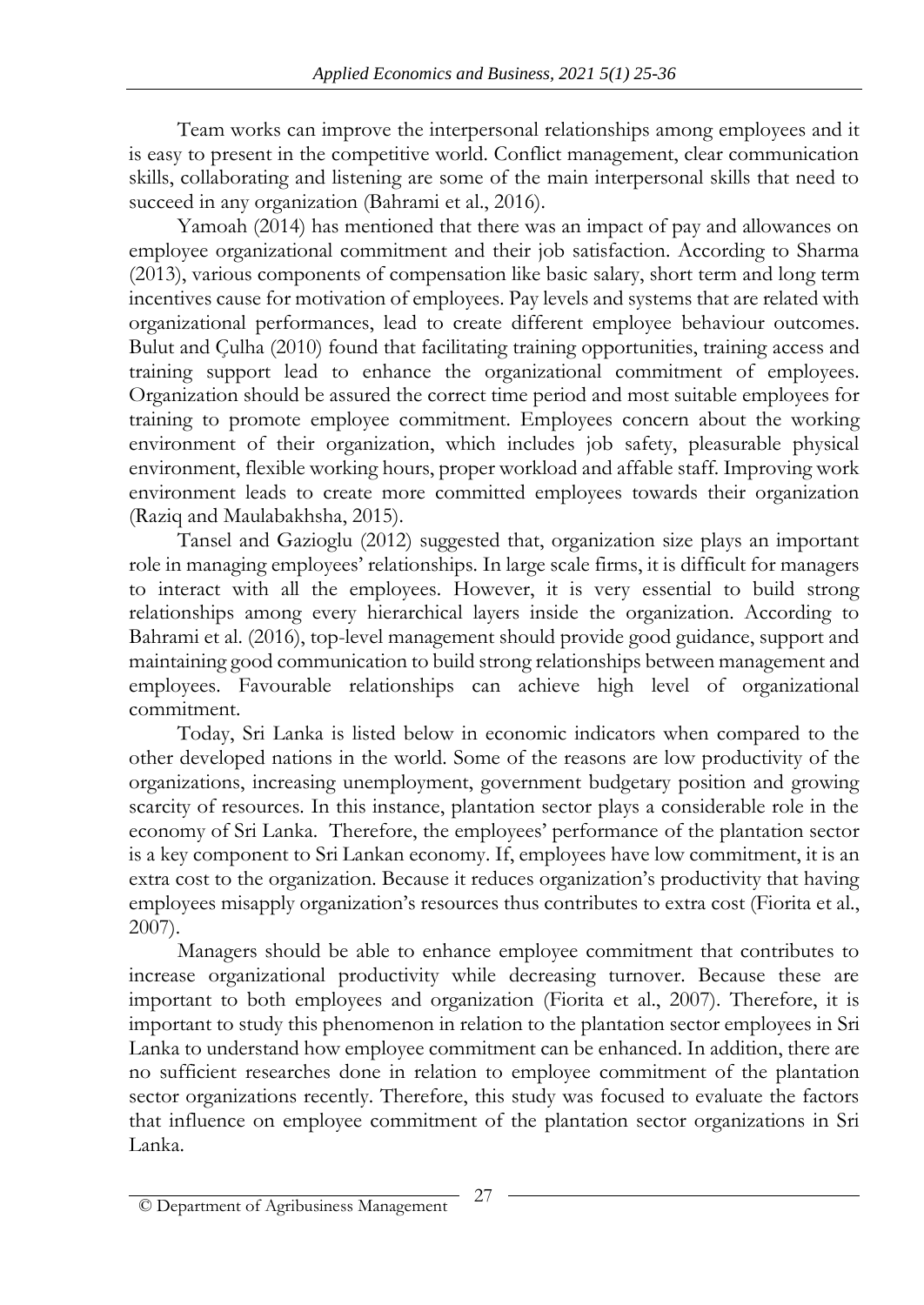#### **Methodology Research Design**

The main objectives of this research study were to determine the impacts of the main six influential factors *i.e.* nature of work, interpersonal relationship, pay and allowances, employee training, work environment and relationship between management and employees on employee affective commitment and normative commitment in the plantation sector organizations in Sri Lanka. Reason behind the selection of the identified main six influential factors is the knowledge gathered from literature survey regarding the psychological aspects of employees' that contribute to employees' commitment (Yamoah, 2014; Sharma, 2013; Bulut and Çulha, 2010).

Therefore, the type of study is a quantitative study that generated statics through the survey data. This study explains the nature of a specific effect and explains the structural relationships between identified factors and employee affective and normative commitments. For the study, data were collected from the middle level employees in the plantation sector organizations in Sri Lanka. As the sampling technique, a nonproportionate stratified random sampling method was adopted to select the middle level employees consisting managers, supervisors, and management assistance. Data were collected from a sample of 275 respondents from six organizations representing tea, rubber and coconut sectors. From each sector, two organizations were selected randomly. Respondents were selected by using simple random sampling within the each employee category.

A structured questionnaire survey was conducted to gather primary data from the study population. The reason for using this questionnaire methodology was, to keep face confidentiality, to build credibility and to save official time of participants for the survey. Questionnaire was pre tested with a small sample of potential employees (n=10) and minor modifications were done to the preliminary questionnaire. The questionnaire was consisted with the factors *i.e.* demographic factors, nature of work, inter personal relationship, pay and allowances, training, work environment, relationship between management and employee, affective commitment and normative commitment. Thirtyfour statements were used to asses these eight factors other than demographic factors. All these eight factors were assessed using a 5-point Likert type scale, ranging from 1 to 5, where 1 was denoted "strongly disagree" and 5 was denoted "strongly agree". Table 1 shows the Likert Scale items that were used as indicators to capture employee perceptions towards the selected factors.

## **Data Analysis**

Data were analysed by using the Structural Equation Modelling (SEM). Structural Equation Modelling is a set of numerical models that attempt to explain the relationships between multiple variables. For this purpose, the structure of the expressed interactions in a set of equations similar to a system of multiple reaction equations is examined. These equations reveal all the relationships between the factors (dependent and independent factors) involved in the analysis. As in factor analysis, constructions are unobservable (latent) factors that can be represented by multiple variables.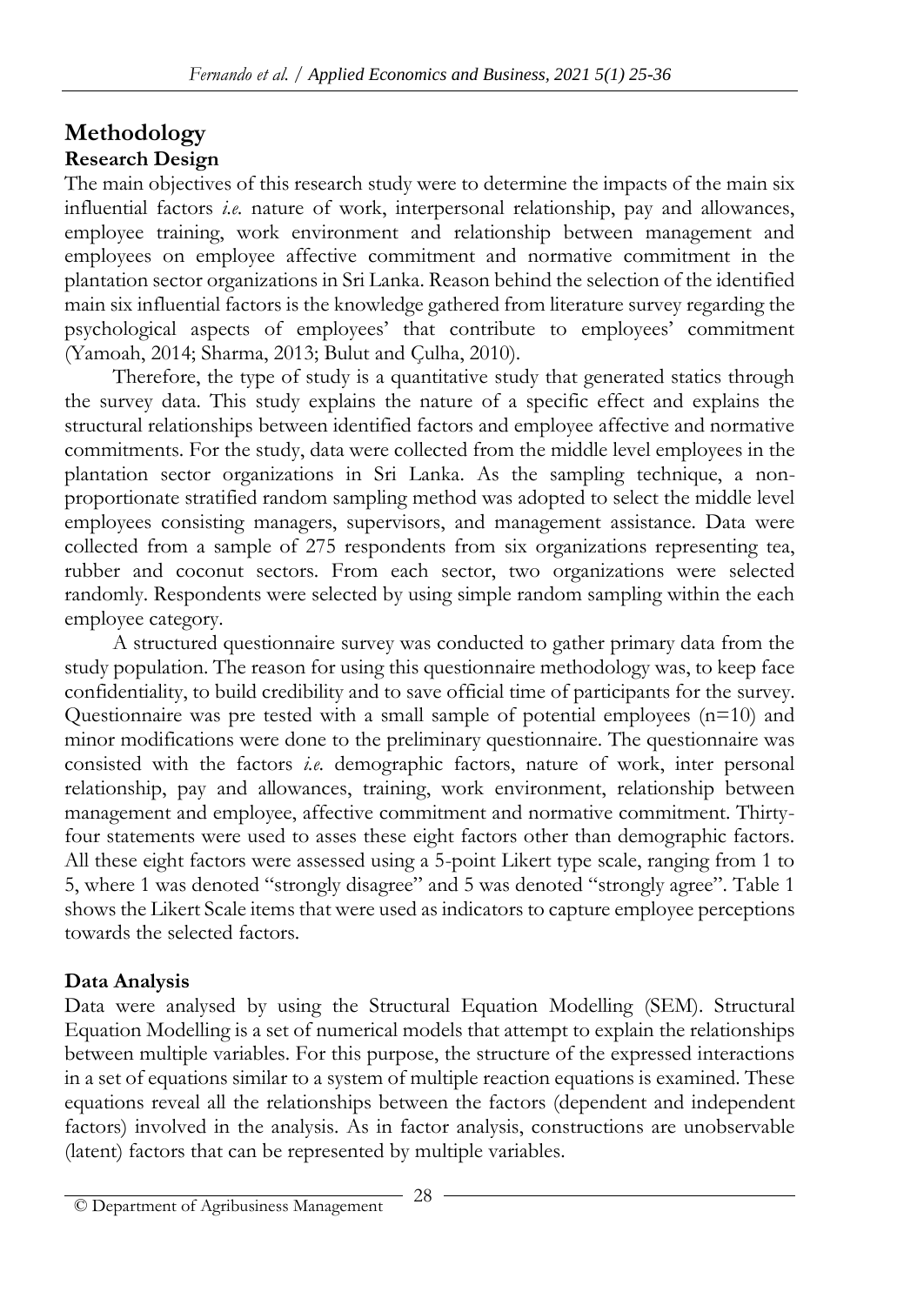| Factors                 | Indicators       |                                                             |  |
|-------------------------|------------------|-------------------------------------------------------------|--|
|                         | NOW1             | (Job is interested for me)                                  |  |
|                         | NOW <sub>2</sub> | (Gain of skills and knowledge from the job as expected)     |  |
| Nature of Work          | NOW3             | (Able to maintain happy home life with the job)             |  |
|                         | NOW4             | (Dignity and respect from the job is as I thought)          |  |
|                         | IPR1             | (Trust by superiors is as I expected)                       |  |
| <b>Inter Personal</b>   | IPR2             | (Cooperation among employees is as I expected)              |  |
| Relationship            | IPR3             | (Free discussions with superiors as expected)               |  |
|                         | IPR4             | (Listening to employee's voice is excellent)                |  |
|                         | PAA1             | (I am satisfied with the salary)                            |  |
|                         | PAA2             | (I am happy on allowances given)                            |  |
| Pay and Allowances      | PAA3             | (I am satisfied on overtime payment system)                 |  |
|                         | PAA4             | (Pay & allowances system is very clear)                     |  |
| Training                | TRA1             | (Training received at right time)                           |  |
|                         | TRA2             | (Training programs are need based)                          |  |
|                         | TRA3             | (Selection criteria for training are unbiased)              |  |
|                         | TRA4             | (Training programs given us are really beneficial)          |  |
| Work Environment        | WOE1             | (Pleasant work environment is available)                    |  |
|                         | WOE2             | (Safety in work place assured)                              |  |
|                         | WOE3             | (Sanitary facilities are well sufficient)                   |  |
|                         | WOE4             | (Affable work environment with customers)                   |  |
|                         | RME1             | (HRM policies are communicated with us)                     |  |
| Relationship            | RME <sub>2</sub> | (Employees participation in decision making is perfect)     |  |
| between<br>management & | RME3             | (Communication network within the organization well         |  |
| employees               |                  | established)                                                |  |
|                         | RME4             | (Managers maintain good relation with workers)              |  |
|                         | AFC1             | (I am willing to stay with the organization)                |  |
| Affective               | AFC <sub>2</sub> | (I feel organization's problems are as mine)                |  |
| commitment              | AFC3             | (I am proud to talk about my organization with others)      |  |
|                         | AFC4             | (I have a strong sense for the organization)                |  |
|                         | AFC5             | (I feel my organization is as my family)                    |  |
| Normative<br>Commitment | NOC <sub>1</sub> | (Employee's loyalty)                                        |  |
|                         | NOC <sub>2</sub> | (Distraction to move another)                               |  |
|                         | NOC3             | (I have a sense of moral obligation with this organization) |  |
|                         | NOC <sub>4</sub> | (I spend rest of my carrier with this organization)         |  |
|                         | NOC <sub>5</sub> | (I feel this job Is the best job)                           |  |

## **Table 1: Description of the Likert Scale Items**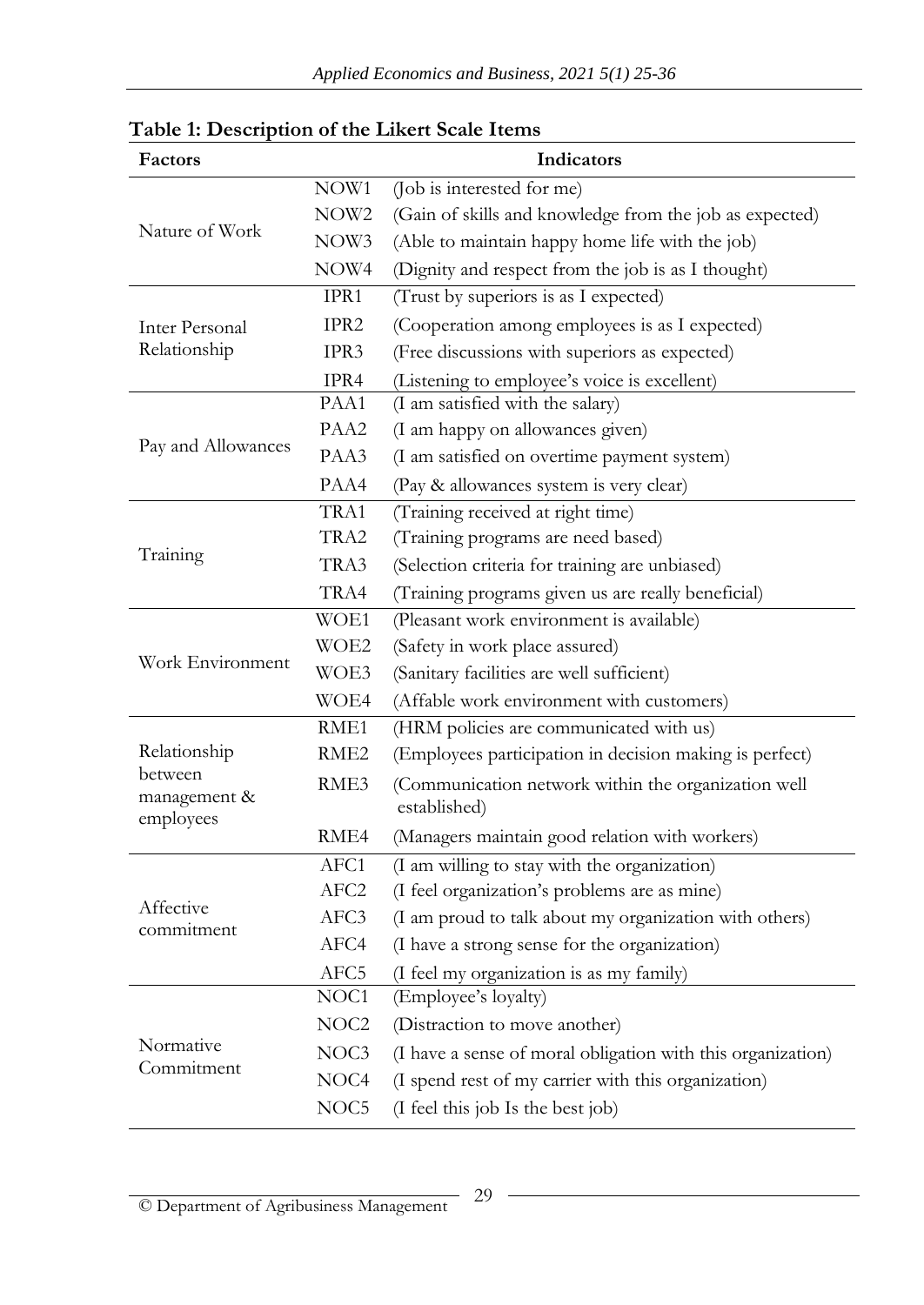The main origins of SEM come from two familiar multivariate methods: factor analysis and multifunctional analysis. Thus, SEM can be considered a unique combination of these two methods. From this point of view, SEM can be considered as a technology for simultaneous estimation of relationships between measured and latent variables (measurement model), and relationships between the latent variables (structural model). SEM is a popular method of combining invisible factor analysis and regression analysis (simultaneous equation models) to demonstrate various relationships between invisible latent factors. In SEM, the variables can be external or endogenous and can apply to a group of interactions such as direct, indirect, multiple and inverse.

# **Results and Discussion**

## **Descriptive Statistics of the Sample**

Table 2 describes the demographic factors of respondents in the sample. In this study, there were 24% of respondents from tea sector, 40% from rubber sector and 36% from coconut sector.

| Parameter                | Category                               | Percentage $(\% )$ |
|--------------------------|----------------------------------------|--------------------|
| Gender                   | Female                                 | 65                 |
|                          | Male                                   | 35                 |
| Age                      | $18-30$ years                          | 24                 |
|                          | 31-40 years                            | 33                 |
|                          | 41-50 years                            | 26                 |
|                          | Above 50 years                         | 17                 |
| Monthly Income           | LKR 10,000-20,000                      | 5                  |
|                          | LKR 20,001-30,000                      | 17                 |
|                          | LKR 30,001-40,000                      | 39                 |
|                          | Above LKR 40,000                       | 40                 |
| Marital Status           | Married                                | 71                 |
|                          | Unmarried                              | 27                 |
|                          | Divorced                               | 2                  |
| Work Experience          | Less than 5 years                      | 27                 |
|                          | 5-10 years                             | 31                 |
|                          | $10-15$ years                          | 17                 |
|                          | Above 15 years                         | 25                 |
| <b>Educational Level</b> | Primary education from grade 1 to 8    | 2                  |
|                          | Secondary education of $O/L$ and $A/L$ | 39                 |
|                          | Diploma                                | 27                 |
|                          | Bachelor degree                        | 24                 |
|                          | Other                                  | 9                  |

## **Table 2: Descriptive Statistics of the Sample**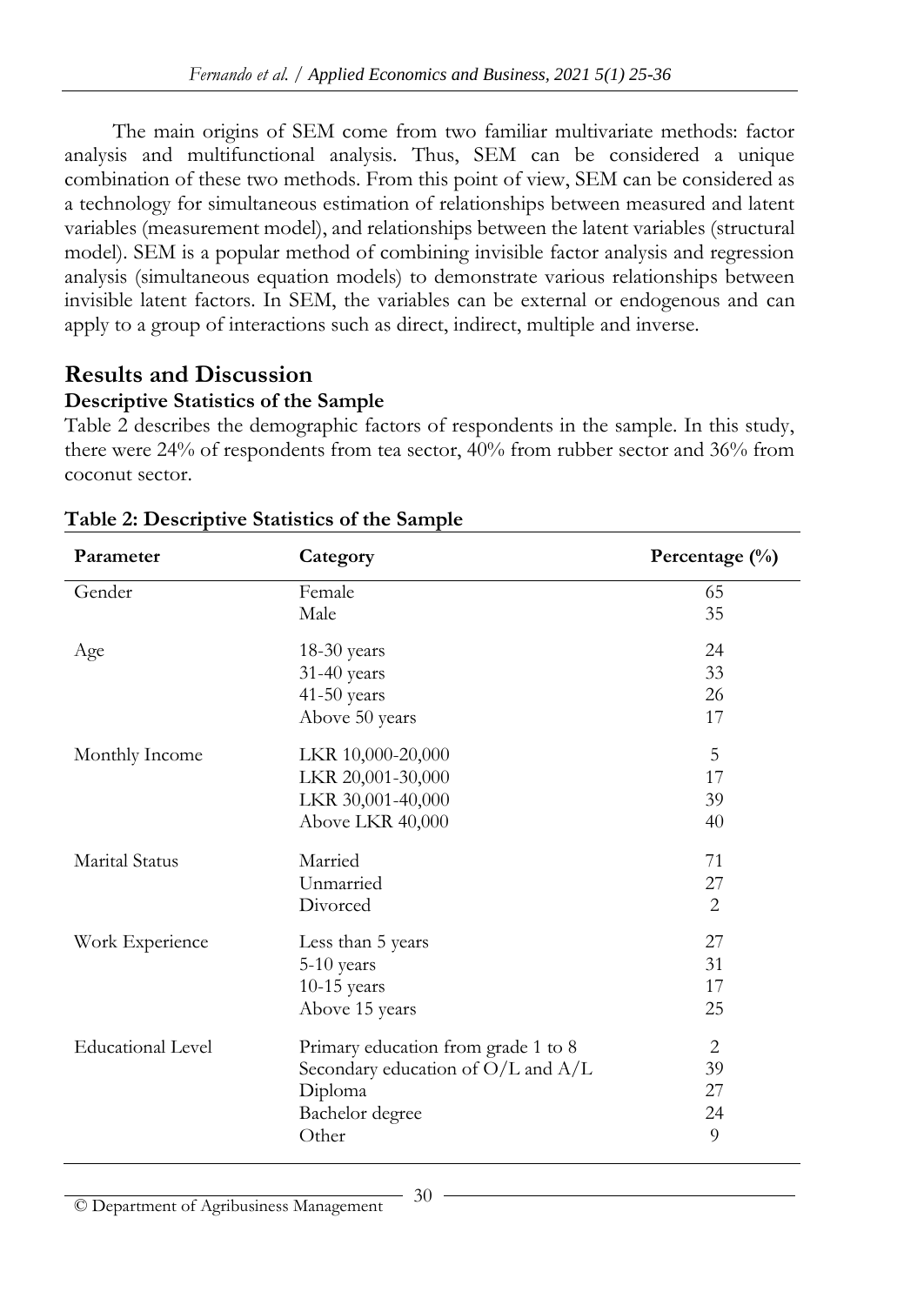Percentage of the female respondents (65%) was greater than the male respondents (35%) in the studied population. Sample was contained 33% of the respondents in the category of 31-40 years and 17% in above 50 years. Majority of the respondents (40%) were in the category of more than LKR 40,000 of monthly income. Work experience of 5-10 years represents by 31% of the population. Among the sample population, 39% had educated up to secondary education, 24% from bachelor degree and 2% only from primary education.

#### **Reliability Analysis of the Variables**

Cronbach's alpha was most common tool to measure reliability. Cronbach's alpha is acceptable when its value is greater than 0.7 (Hair et al., 1998). According to the analysis, all Cronbach's alpha values for the variables within 8 factors are greater than 0.7. Table 3 shows all the Cronbach's alpha values for each factor.

| Factor                                              | Cronbach's Alpha |
|-----------------------------------------------------|------------------|
| NOW (nature of work)                                | 0.79             |
| IPR (inter personal relationship)                   | 0.80             |
| PAA (pay and allowances)                            | 0.81             |
| TRA (training)                                      | 0.76             |
| WOE (work environment)                              | 0.77             |
| RME (relationship between management and employees) | 0.82             |
| AFC (affective commitment)                          | 0.81             |
| NOC (normative commitment)                          | 0.77             |

## **Table 3: Cronbach's Alpha for Each Factors**

## **Results of Model Fit Indices**

Model fit was assessed by using Multiple Fit Indices. Chi-square value (1955.917) for the model was statistically significant, Degrees of Freedom (DF) = 483, Root Mean of Squared Error of Approximation (RMSEA) =  $0.105$ , Goodness-of-Fit Index (GFI) = 0.640, Adjusted Goodness-of-Fit Index (AGFI) =  $0.582$ , Comparative Fit Index (CFI) = 0.664. All these indicators gave adequate evidences for model fitting. Table 4 shows the results that obtained from Analysis of Moment Structure (AMOS).

#### **Results of Confirmatory Factor Analysis**

All thirty-four statements were used as indicators at the very first time for the analysis. However, the output showed that the model fit was insufficient to proceed with the same set of indicators. Therefore, it was pruned NOC1 indicator (employee's loyalty) which had low factor loading (below 0.05) and insignificant (at  $p=0.05$ ). That indicator was removed and re-estimated results mentioned below in Table 5.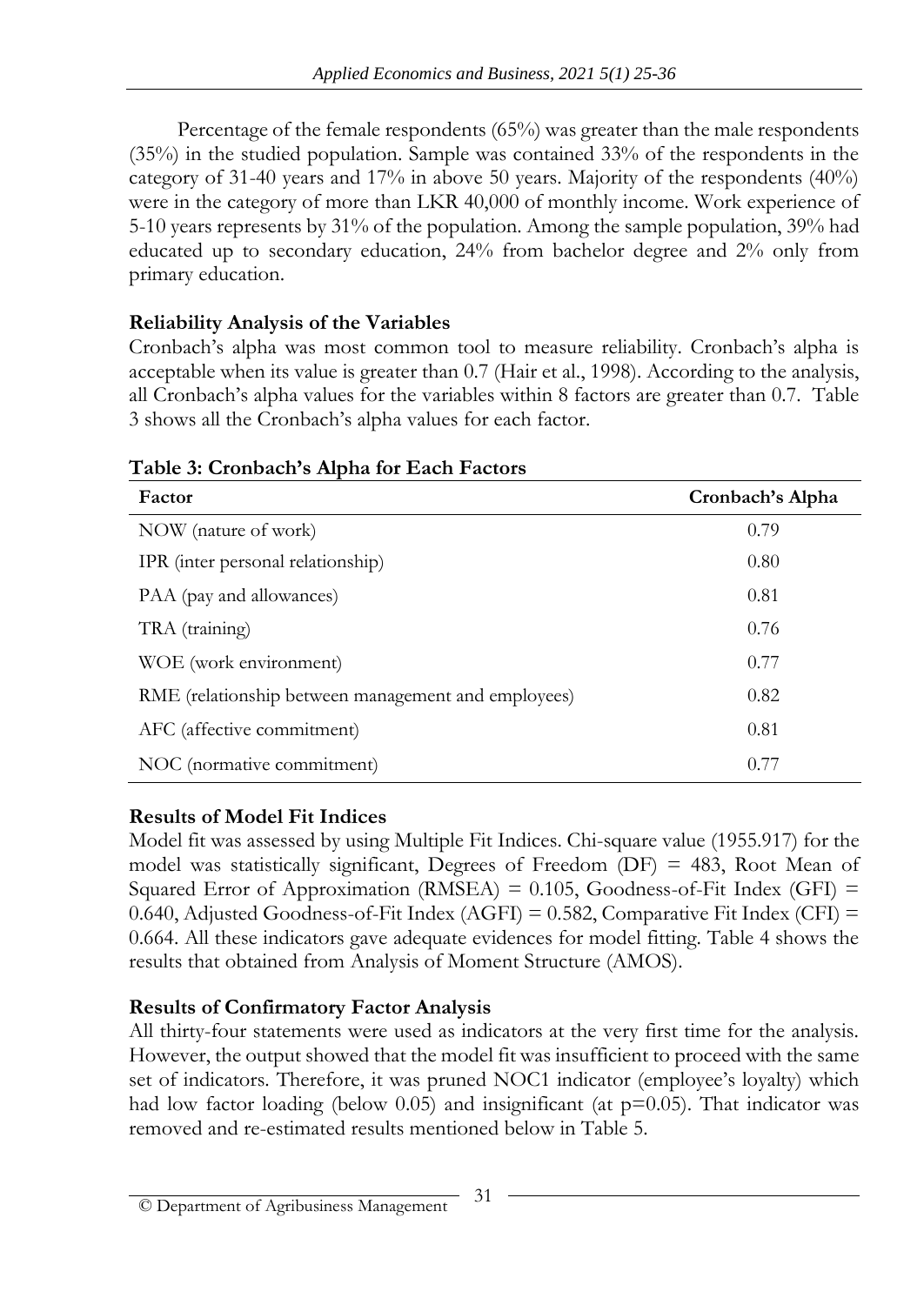| Table 4: Measurement Model Fit Indices |
|----------------------------------------|
|                                        |

| Indices                 | <b>Measurement Model Estimates</b> |
|-------------------------|------------------------------------|
| Chi-square $(\chi^2)$   | 1955.92                            |
| Degrees of Freedom (DF) | 483                                |
| Probability Level       | $\Omega$                           |
| <b>CFI</b>              | 0.66                               |
| <b>GFI</b>              | 0.64                               |
| AGFI                    | 0.58                               |
| <b>RMSEA</b>            | 0.11                               |

| Factor           | Estimate  |
|------------------|-----------|
| NOW1             | 1.00      |
| NOW <sub>2</sub> | $1.21***$ |
| NOW3             | $0.80***$ |
| NOW4             | $1.10***$ |
| IPR1             | $0.83***$ |
| IPR2             | $0.67***$ |
| IPR3             | $0.96***$ |
| IPR4             | 1.00      |
| PAA1             | $1.11***$ |
| PAA2             | $0.82***$ |
| PAA3             | $0.89***$ |
| PAA4             | 1.00      |
| TRA1             | $0.99***$ |
| TRA2             | $0.55***$ |
| TRA3             | $0.10***$ |
| TRA4             | 1.00      |
| WOE1             | $1.58***$ |
| WOE2             | 1.80***   |
| WOE3             | $1.55***$ |
| WOE4             | 1.00      |
| RME1             | 1.00      |
| RME <sub>2</sub> | $1.16***$ |
| RME3             | $0.79***$ |
| RME4             | $0.77***$ |
| AFC1             | 1.00      |
| AFC <sub>2</sub> | $0.87***$ |
| AFC3             | $1.05***$ |
| AFC4             | $0.95***$ |
| AFC5             | $0.92***$ |
| NOC <sub>2</sub> | 1.00      |
| NOC3             | $0.96***$ |
| NOC4             | $1.10***$ |
| NOC5             | $1.31***$ |

#### **Table 5: Confirmatory Factor Analysis Results**

*Note: Levels of statistical significance \*\*\*P<0.001, \*\*P<0.01*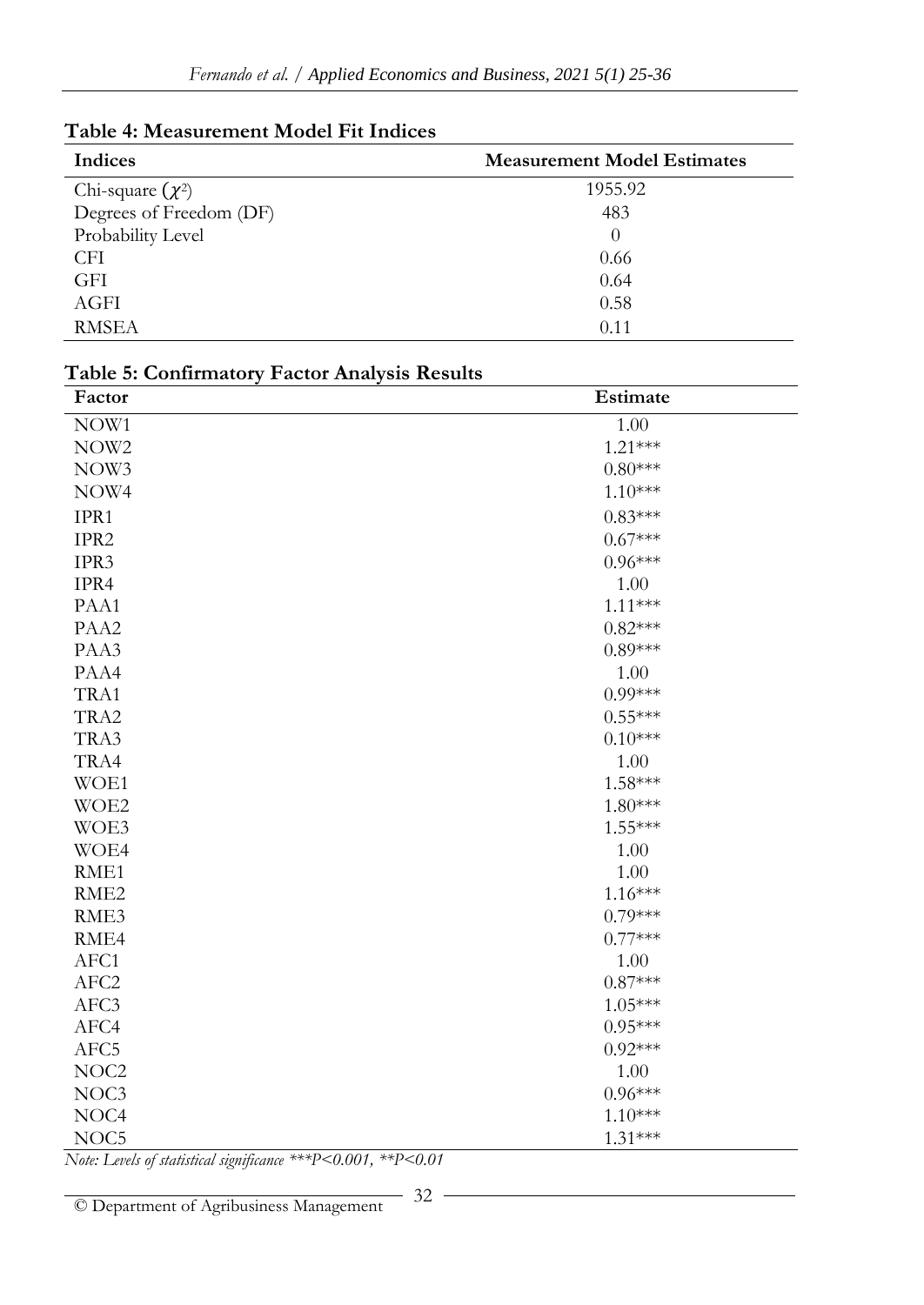The CFA results show that standardized estimates are statistically significant except NOW1, IPR4, PAA4, TRA4, WOE4, RME1, AFC1 and NOC2 indicator variables.

NOW2 indicator shows the highest factor loading (1.211) towards the nature of work, and NOW2 indicates "gain of skills and knowledge from the job". The indicator of 'ability to discuss freely with superiors' (IPR3 indicator) highly reflects on the factor of interpersonal relationship (IPR) at 95.5% level. PAA1 indicator shows the highest factor loading (1.114) towards the 'pay and allowances' that express the salary satisfaction of employees. Unbiased training selection (TRA3 indicator) makes the most influencing indicator (0.997) on training factor (TRA).

WOE2 indicator, which describes safety in the work place that highly reflects the factor of work environment (1.797). Employee participation for decision-making (RME2 indicator) shows the highest factor loading (1.155) towards the relationship between management and employee factor. AFC3 indicator shows the highest factor loading value that is 1.047 on affective commitment. AFC3 indicator describes an employee's perception as 'I am proud to talk about the organization with others'. NOC5 (I feel this job is the best for me) is the indicator that highly contributes to the factor 'normative commitment' of employees.

#### **Results of Standardized Regression Weights**

The findings reveal that nature of work (NOW), interpersonal relationship (IRP) and work environment (WOE) are the significant and positive factors that enhance affective commitment of the employees**.** Nature of work (NOW), pay and allowances (PAA), work environment (WOE) and relationship between management and employees (RME) are the significant and positive factors that enhance normative commitment of employees Table 6 shows Standardized Regression Weights for all the factors.

| <b>Hypothesized Relationship</b>                              | <b>Estimates</b> |
|---------------------------------------------------------------|------------------|
| Affective Commitment $\leftarrow$ Nature of Work              | $0.22***$        |
| Affective Commitment $\leftarrow$ Inter Personal Relationship | $0.18***$        |
| Affective Commitment $\leftarrow$ Pay and Allowances          | 0.08             |
| Affective Commitment $\leftarrow$ Training                    | $-0.02$          |
| Affective Commitment $\leftarrow$ Work Environment            | $0.57***$        |
| Affective Commitment $\leftarrow$ Relationship between M&E    | 0.06             |
| Normative Commitment ←Nature of Work                          | $0.22***$        |
| Normative Commitment ←Inter Personal Relationship             | 0.12             |
| Normative Commitment $\leftarrow$ Pay and Allowances          | $0.17**$         |
| Normative Commitment $\leftarrow$ Training                    | $-0.11$          |
| Normative Commitment $\leftarrow$ Work Environment            | $0.47***$        |
| Normative Commitment $\leftarrow$ Relationship between M&E    | $0.19***$        |

#### **Table 6: Standardized Regression Weights**

 *Note: Levels of statistical significance \*\*\*P<0.001, \*\*P<0.01*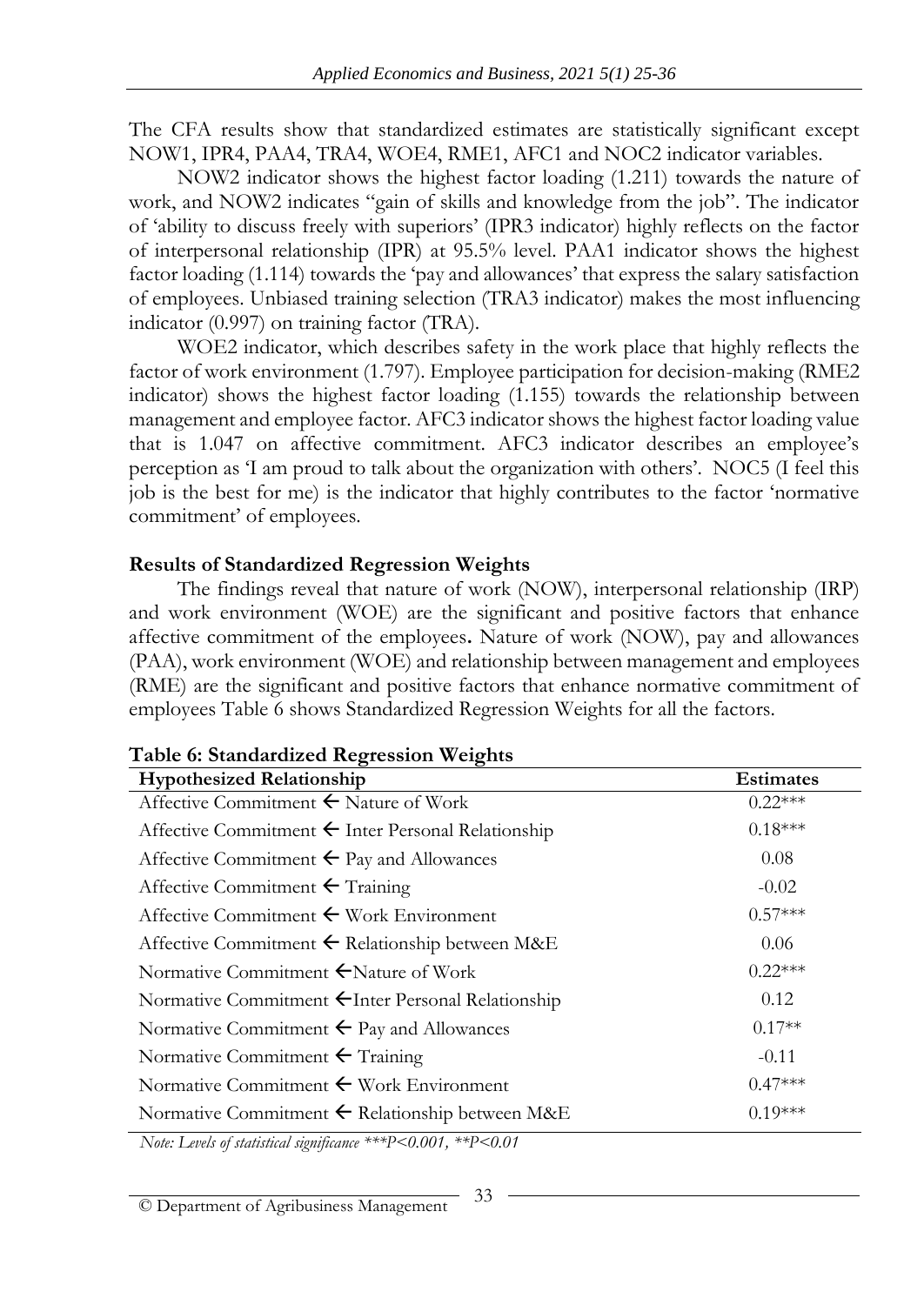Under the nature of work factor (NOW), four statements were included in which asked about 'job interest, skills and knowledge improvement by the job, ability to maintain happy home life with the job and dignity and respect received due to the job' from others. Factor of inter personal relationship (IPR) was consisted of 'trust on me by superiors, cooperation among employees, ability to free discussion with superiors and listening to employees' suggestions by superiors. Four statements were under the pay and allowances (PAA) *i.e*. 'salary satisfaction, pay and allowance system, over time payments and medical allowances'. Work environment is the highest affected factor on both affective and normative commitment. According to the analysis, the factor known as training does not significantly influence on employee commitment. Because the majority of the old employees think that training is only valuable for new employees. Some employees do not trust on the selection procedure for the training programs in the organization and as well as the usefulness of the trainings given (Bulut and Culha, 2010). However, effective training methods are essential in general to improve employee commitment to the organization.

#### **Structural Relationships**

Figure 1 illustrates the overall outcomes of the confirmatory factor analysis of Table 5 and Table 6.



**Figure 1: Structural Relationships between Variables**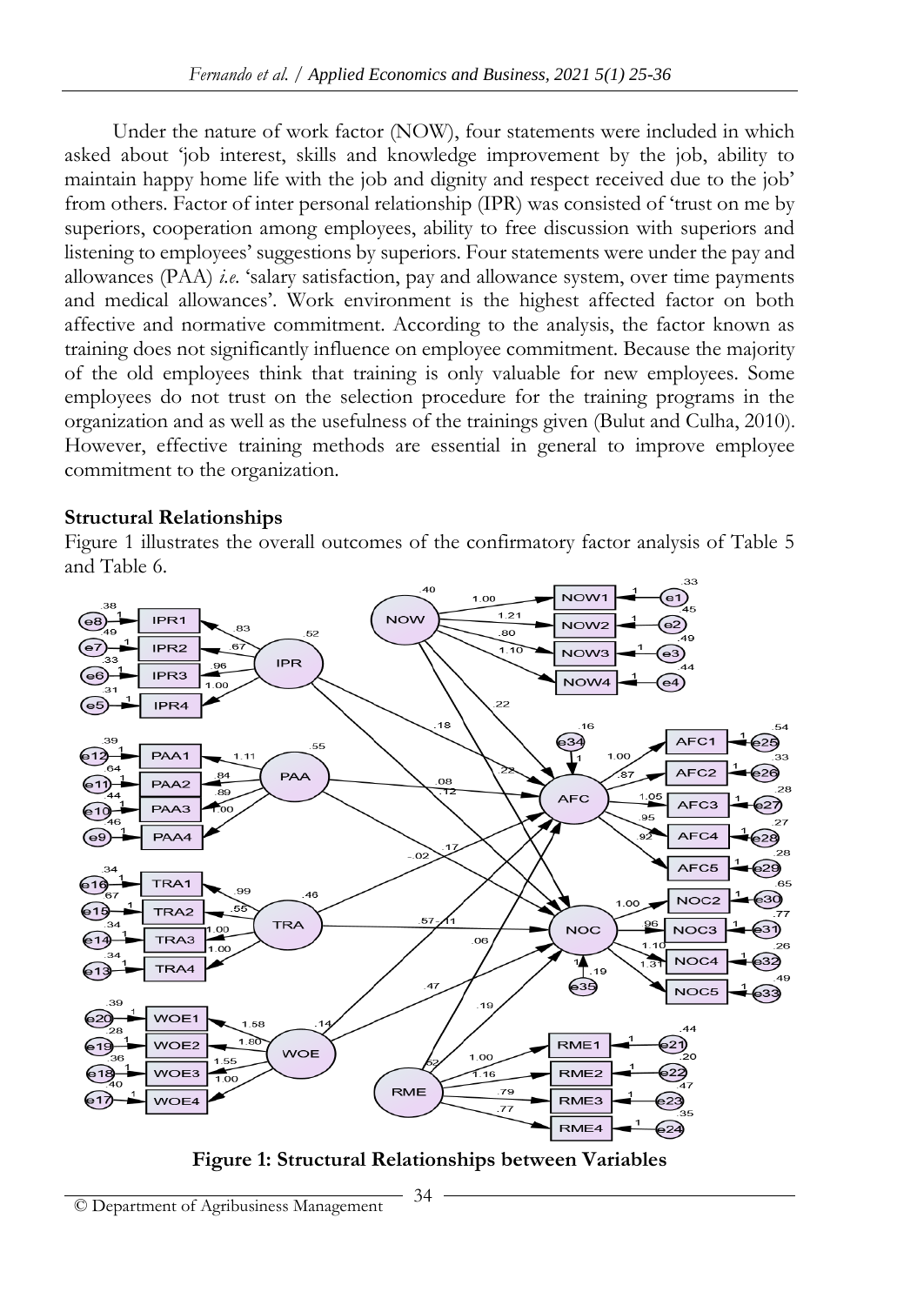## **Conclusion and Policy Implications**

According to these results, researcher can conclude that nature of work (NOW), inter personal relationships (IRP) and work environment (WOE) are the significant and positive factors that can enhance affective commitment of employees in the plantation sector organizations**.** Nature of work (NOW), pay and allowances (PAA), work environment (WOE) and relationship between management and employees (RME) are the significant and positive factors that enhance normative commitment.

Therefore, management can implement relevant practices in which, creating and implementing factors that contribute to job interest of workers, supporting to maintain happy work-life balance, respecting employees, trust on workers, and creating cooperative and friendly workplace to enhance employees' affective and normative commitment to the organization. Other than that, managers can introduce: happy remuneration packages including allowances, opportunities for employee participation, effective communication network with employees, and providing opportunities to discuss matters of workers with the managers to enhance affective commitment. Superiors should listen to employees' suggestions where necessary. It will allow employees to feel as they are important to the organization. Further, administrative officers should take a heed to maintain safety, good sanitary facilities and a pleasurable work environment inside the organizations to make people feel to retain in the workplace.

These findings will be helpful for all levels of managers in the plantation sector organizations to identify the main factors that can enhance employee affective and normative commitment. Further studies are required to identify the other possible factors, which contribute to employee commitment in the plantation sector organizations in Sri Lanka.

## **References**

- Bahrami, M. A., Barati, O., Ghoroghchian, M.S., Montazer-alfaraj, R., and Ezzatabadi M.R. (2016). Role of Organizational Climate in Organizational Commitment: The Case of Teaching Hospitals. *Osong Public Health and Research Perspectives, 7*(2), 96-100.
- Bulut, C. and Culha, O. (2010). The Effects of Organizational Training on Organizational Commitment. *International Journal of Training and Development, 14*(4), 309-322.
- Central Bank of Sri Lanka. (2018). Annual Report, Central Bank of Sri Lanka, Colombo.

Central Bank of Sri Lanka. (2017). Annual Report, Central Bank of Sri Lanka, Colombo. Colquitt, J. A., Jeffery, A.L., & Michael, J.W. (2015). Organizational behavior improving

- performance and commitment in the workplace. New York: McGraw Hill/Irwin.
- Fiorita, J.A., Bozeman, D.P., Young, A., and Meurs, J.A. (2007). Organization Commitment, Human Resource Practices, and Organization Characteristic. *Journal of Managerial Issues, 19*(2), 186207.
- Frankema, K.B., Rosendaal, B., and Taminiau, Y. (2006). Acting on frictions: learning blocks and flows in knowledge intensive organizations. *Journal of European Industrial Training*, *30*(4), 291-309.